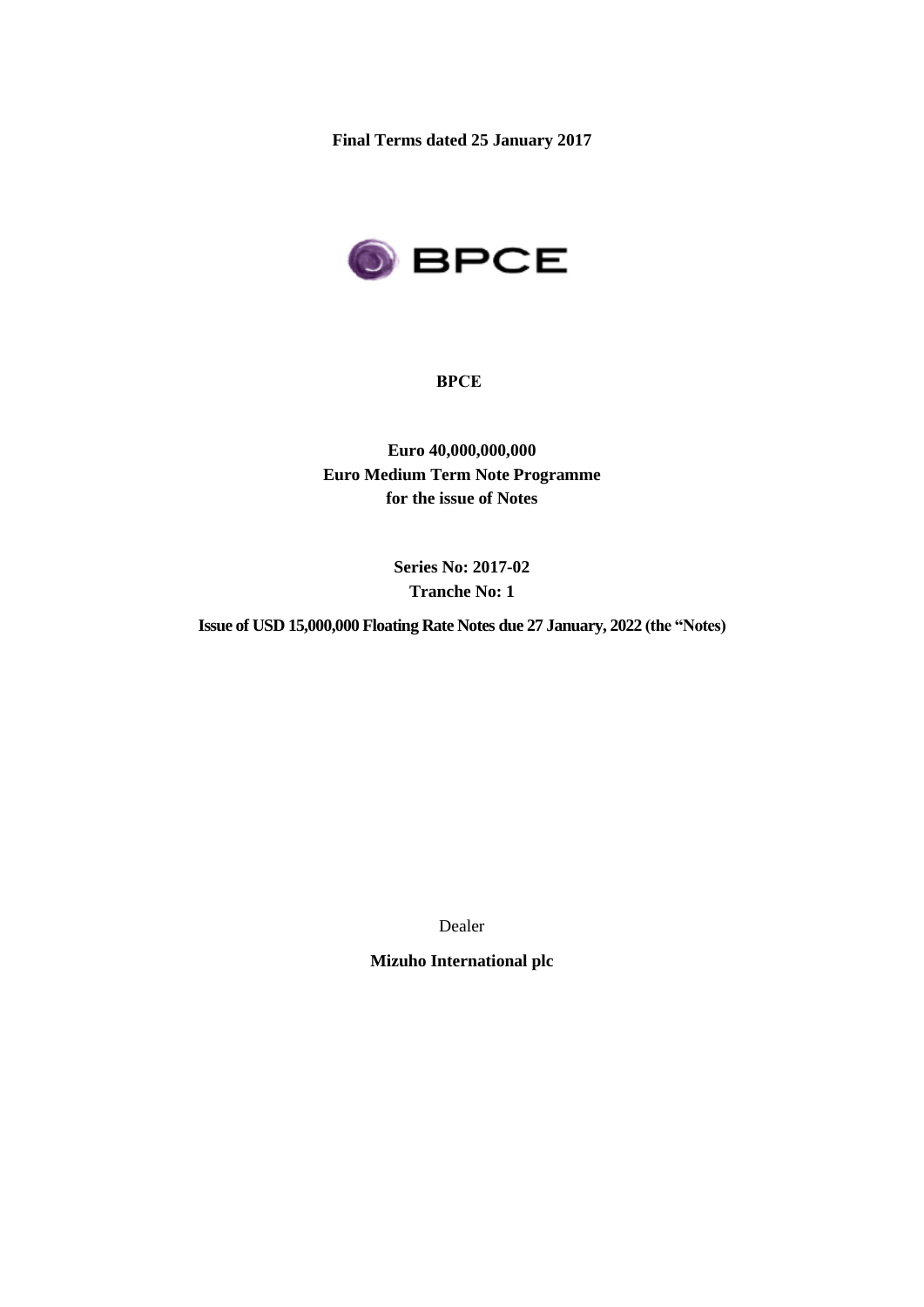#### **PART A – CONTRACTUAL TERMS**

Terms used herein shall be deemed to be defined as such for the purposes of the Conditions (the "**Conditions**") set forth in the base prospectus dated 21 December 2016 which received visa n°16-595 from the *Autorité des marchés financiers* (the "**AMF**") on 21 December 2016 (the "**Base Prospectus**"), which constitute a base prospectus for the purposes of the Prospectus Directive.

This document constitutes the Final Terms of the Notes described herein for the purposes of Article 5.4 of the Prospectus Directive and must be read in conjunction with such Base Prospectus. Full information on the Issuer and the offer of the Notes is only available on the basis of the combination of these Final Terms and the Base Prospectus. The Base Prospectus is available for viewing at the office of the Fiscal Agent or each of the Paying Agents and on the website of the AMF (www.amf-france.org) and copies may be obtained from BPCE, 50 avenue Pierre Mendès-France, 75013 Paris, France.

|    | 1. Issuer:                        | <b>BPCE</b>                                                                                                                                                  |
|----|-----------------------------------|--------------------------------------------------------------------------------------------------------------------------------------------------------------|
| 2. | (i) Series Number:                | 2017-02                                                                                                                                                      |
|    | Tranche Number:<br>(ii)           | 1                                                                                                                                                            |
| 3. | Specified Currency or Currencies: | United States Dollars (« USD »)                                                                                                                              |
| 4. | <b>Aggregate Nominal Amount:</b>  |                                                                                                                                                              |
|    | Series:<br>(i)                    | USD 15,000,000                                                                                                                                               |
|    | Tranche:<br>(ii)                  | USD 15,000,000                                                                                                                                               |
| 5. | Issue Price:                      | 100.00 per cent. of the Aggregate Nominal Amount                                                                                                             |
| 6. | Specified Denomination(s):        | USD 1,000,000                                                                                                                                                |
| 7. | (i) Issue Date:                   | 27 January 2017                                                                                                                                              |
|    | (ii) Interest Commencement Date:  | <b>Issue Date</b>                                                                                                                                            |
| 8. | <b>Interest Basis:</b>            | Three (3) months USD LIBOR $+0.90$ per cent. <i>per annum</i><br><b>Floating Rate</b><br>(further particulars specified below)                               |
| 9. | Maturity Date:                    | Interest Payment Date falling in or nearest to 27 January<br>2022                                                                                            |
|    | 10. Redemption Basis:             | Subject to any purchase and cancellation or early<br>redemption, the Notes will be redeemed on the Maturity<br>Date at 100 per cent. of their nominal amount |
|    | 11. Change of Interest Basis:     | Not Applicable                                                                                                                                               |
|    | 12. Put/Call Options:             | Not Applicable                                                                                                                                               |
|    | 13. (i) Status of the Notes:      | <b>Senior Preferred Notes</b>                                                                                                                                |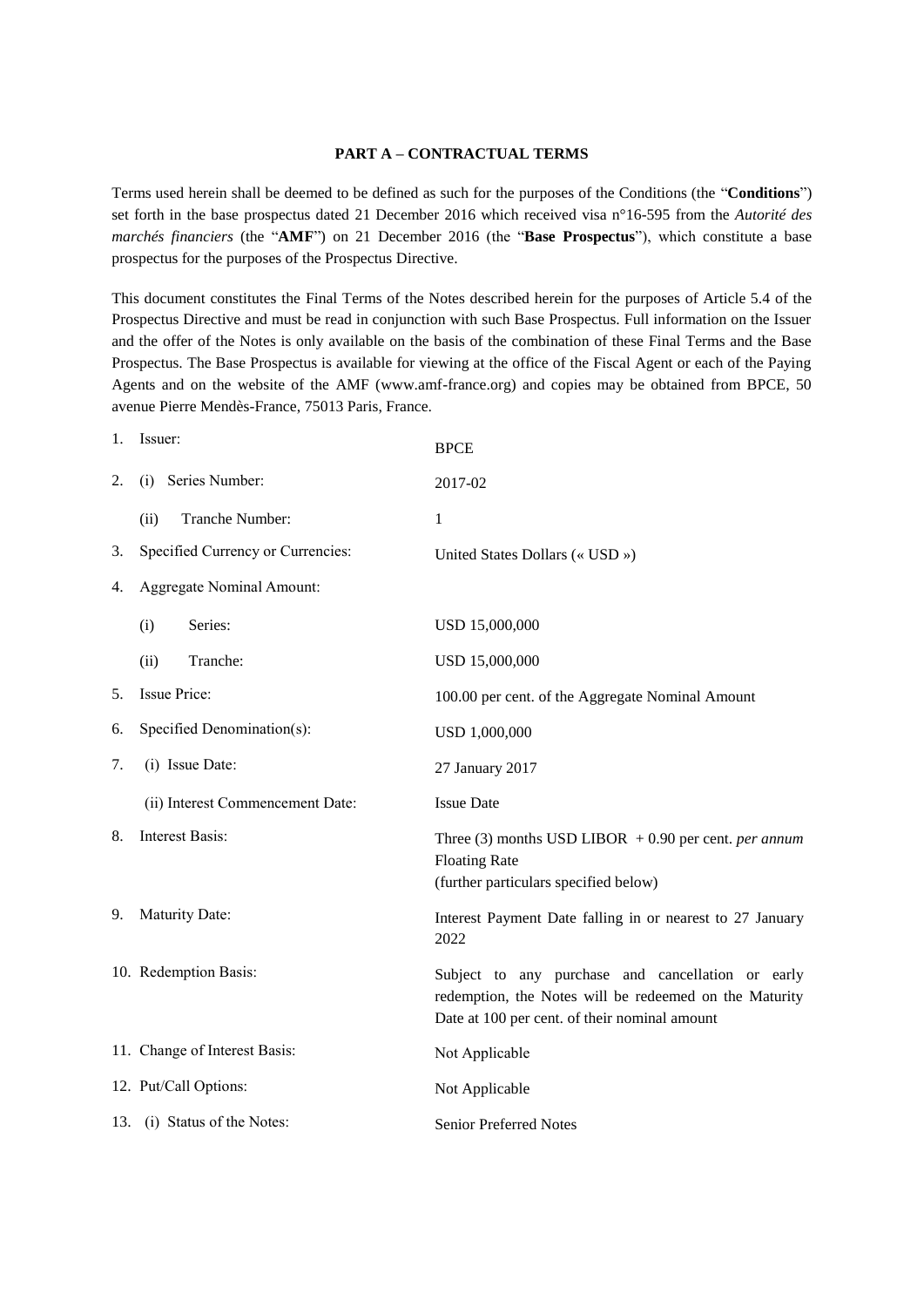(ii) Dates of the corporate authorisations Decision of the *Directoire* of the Issuer dated 25 April for issuance of Notes obtained: 2016 and of Jean-Philippe Berthaut, Head of Group Funding, adopted on 18 January 2017.

# **PROVISIONS RELATING TO INTEREST (IF ANY) PAYABLE**

| 14. Fixed Rate Note Provisions    |                                                                                                                                     | Not Applicable                                                                                                                                                                                                                                                                                                                  |  |
|-----------------------------------|-------------------------------------------------------------------------------------------------------------------------------------|---------------------------------------------------------------------------------------------------------------------------------------------------------------------------------------------------------------------------------------------------------------------------------------------------------------------------------|--|
| 15. Floating Rate Note Provisions |                                                                                                                                     | Applicable                                                                                                                                                                                                                                                                                                                      |  |
| (i)                               | Interest Period(s):                                                                                                                 | The period beginning on (and including) the Interest<br>Commencement Date and ending on (but excluding) the<br>First Interest Payment Date and each successive period<br>beginning on (and including) a Specified Interest Payment<br>Date and ending on (but excluding) the next succeeding<br>Specified Interest Payment Date |  |
| (ii)                              | Specified Interest Payment Dates:                                                                                                   | 27 January, 27 April, 27 July and 27 October in each year,<br>subject to adjustment in accordance with the Business Day<br>Convention set out in (iv) below                                                                                                                                                                     |  |
| (iii)                             | First Interest Payment Date:                                                                                                        | 27 April 2017                                                                                                                                                                                                                                                                                                                   |  |
| (iv)                              | <b>Business Day Convention:</b>                                                                                                     | Modified Following Business Day Convention                                                                                                                                                                                                                                                                                      |  |
| (v)                               | <b>Interest Period Date:</b>                                                                                                        | Not Applicable                                                                                                                                                                                                                                                                                                                  |  |
| (vi)                              | Business Centre(s):                                                                                                                 | London and New York                                                                                                                                                                                                                                                                                                             |  |
|                                   | (vii) Manner in which the Rate(s) of<br>Interest is/are to be determined:                                                           | <b>Screen Rate Determination</b>                                                                                                                                                                                                                                                                                                |  |
|                                   | (viii) Party responsible for calculating the<br>Rate(s) of Interest and/or Interest<br>Amount(s) (if not the Calculation<br>Agent): |                                                                                                                                                                                                                                                                                                                                 |  |
| (ix)                              | Screen Rate Determination:                                                                                                          | Applicable                                                                                                                                                                                                                                                                                                                      |  |
|                                   | - Reference Rate:                                                                                                                   | 3 months USD LIBOR                                                                                                                                                                                                                                                                                                              |  |
|                                   | - Interest Determination Date:                                                                                                      | First London business day of each Interest Period                                                                                                                                                                                                                                                                               |  |
|                                   | - Relevant Screen Page:                                                                                                             | Reuters Screen LIBOR01 Page                                                                                                                                                                                                                                                                                                     |  |
|                                   | Relevant Screen Page Time:                                                                                                          | 11:00 am London time                                                                                                                                                                                                                                                                                                            |  |
| (x)                               | FBF Determination                                                                                                                   | Not Applicable                                                                                                                                                                                                                                                                                                                  |  |
| (xi)                              | ISDA Determination:                                                                                                                 | Not Applicable                                                                                                                                                                                                                                                                                                                  |  |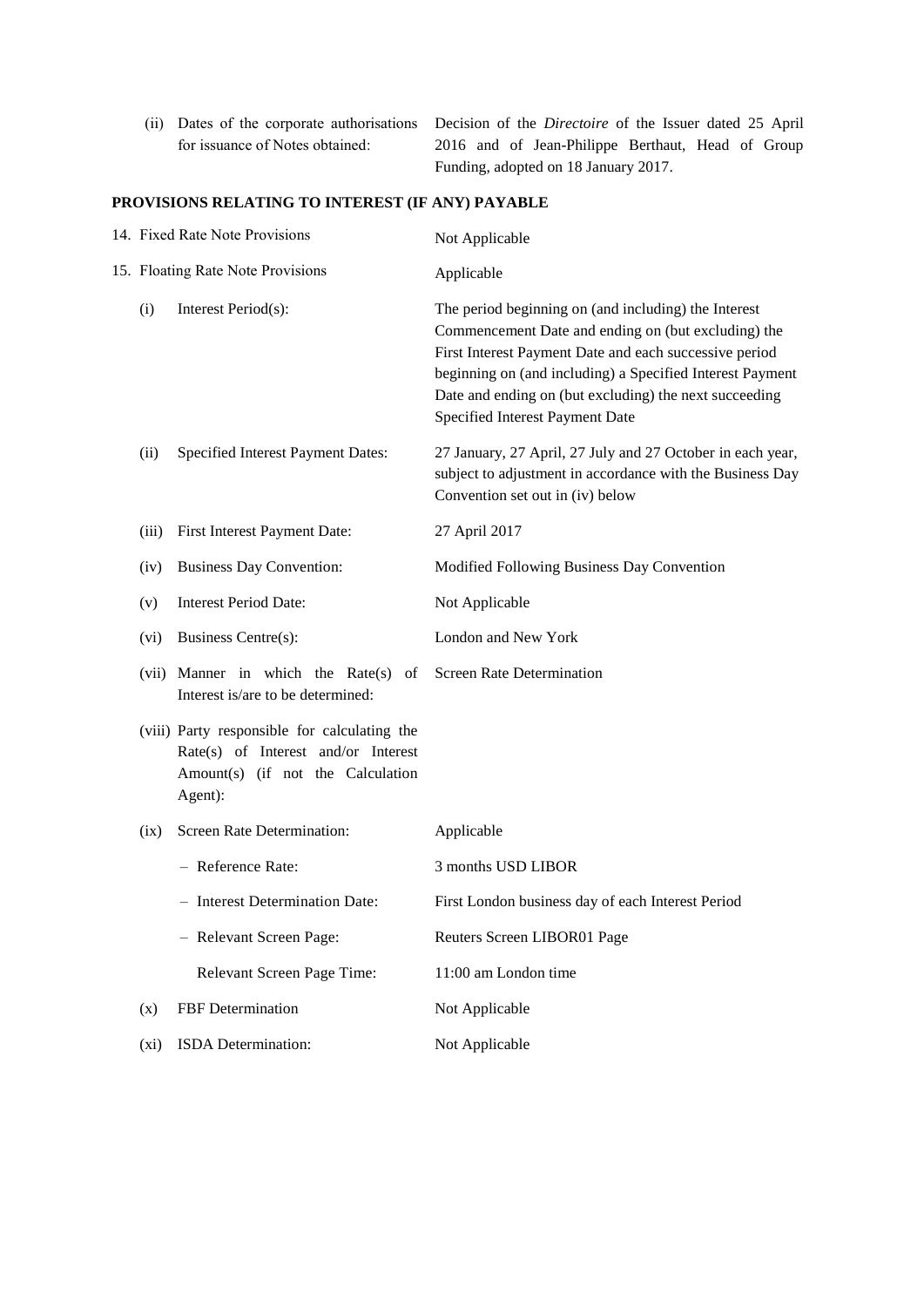| $(xii)$ Margin $(s)$ :                        | $+0.90$ per cent. <i>per annum</i> |
|-----------------------------------------------|------------------------------------|
| (xiii) Minimum Rate of Interest:              | Not Applicable                     |
| (xiv) Maximum Rate of Interest:               | Not Applicable                     |
| (xv) Day Count Fraction:                      | Actual/360, Adjusted               |
| 16. Zero Coupon Note Provisions               | Not Applicable                     |
| 17. Inflation Linked Interest Note Provisions | Not Applicable                     |

# **PROVISIONS RELATING TO REDEMPTION**

|                                                                                     | 18. Call Option                                                                                                                                                                                                                                                 | Not Applicable                                                    |  |
|-------------------------------------------------------------------------------------|-----------------------------------------------------------------------------------------------------------------------------------------------------------------------------------------------------------------------------------------------------------------|-------------------------------------------------------------------|--|
| 19. Put Option                                                                      |                                                                                                                                                                                                                                                                 | Not Applicable                                                    |  |
| 20. MREL/TLAC Disqualification Event Call<br>Option:                                |                                                                                                                                                                                                                                                                 | Not Applicable                                                    |  |
| 21. Final Redemption Amount of each Note                                            |                                                                                                                                                                                                                                                                 | USD 1,000,000 per Note of USD 1,000,000 Specified<br>Denomination |  |
| 22. Inflation Linked Notes - Provisions relating<br>to the Final Redemption Amount: |                                                                                                                                                                                                                                                                 | Not Applicable                                                    |  |
| 23. Early Redemption Amount                                                         |                                                                                                                                                                                                                                                                 |                                                                   |  |
| (i)                                                                                 | Early Redemption Amount(s) of each<br>Senior Preferred Note payable on<br>redemption upon the occurrence of a<br>Withholding Tax Event (Condition<br>6(i)(i)), a Gross-Up Event (Condition<br>$6(i)(ii)$ or for illegality (Condition<br>$6(1)$ :               | USD 1,000,000 per Note of USD 1,000,000 Specified<br>Denomination |  |
| (ii)                                                                                | Early Redemption Amount(s) of each<br>Senior Non-Preferred Note payable on<br>redemption upon the occurrence of an<br>MREL/TLAC Disqualification Event<br>(Condition 6(g)) or a Withholding Tax<br>Event (Condition $6(i)(i)$ ):                                | Not Applicable                                                    |  |
| (iii)                                                                               | Early Redemption Amount(s) of each<br>Subordinated<br>Note<br>payable<br>on<br>redemption upon the occurrence of a<br>Capital Event (Condition 6(h), a<br>Withholding Tax Event (Condition<br>6(i)(i) or a Tax Deductibility Event<br>(Condition $6(i)(iii)$ ): | Not Applicable                                                    |  |
| (iv)                                                                                | Early Redemption Amount(s) of each<br>Note payable on redemption upon the<br>occurrence of an Event of Default                                                                                                                                                  | USD 1,000,000 per Note of USD 1,000,000 Specified<br>Denomination |  |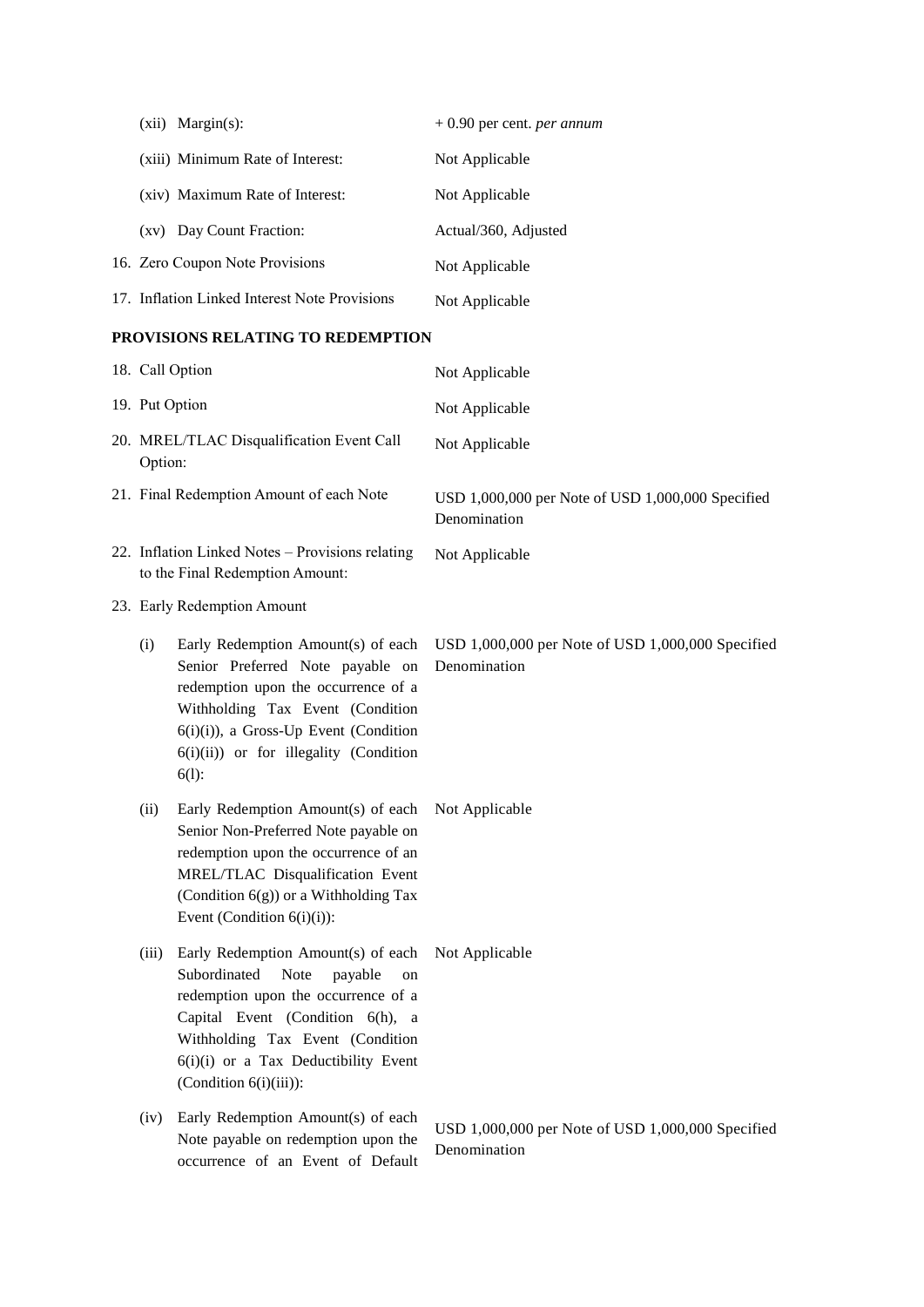(Condition 9):

- (v) Redemption for taxation reasons No permitted on days others than Interest Payment Dates (Condition 6(i)):
- (vi) Unmatured Coupons to become void Not Applicable upon early redemption (Materialised Bearer Notes only) (Condition 7(f)):

### **GENERAL PROVISIONS APPLICABLE TO THE NOTES**

| 24. Form of Notes:                                                                                                          |                                                                                                                  | <b>Dematerialised Notes</b>                                                                                                                                                                                                                                      |  |
|-----------------------------------------------------------------------------------------------------------------------------|------------------------------------------------------------------------------------------------------------------|------------------------------------------------------------------------------------------------------------------------------------------------------------------------------------------------------------------------------------------------------------------|--|
| (i)                                                                                                                         | Form of Dematerialised Notes:                                                                                    | Bearer form (au porteur)                                                                                                                                                                                                                                         |  |
| (ii)                                                                                                                        | Registration Agent:                                                                                              | Not Applicable                                                                                                                                                                                                                                                   |  |
| (iii)                                                                                                                       | Temporary Global Certificate:                                                                                    | Not Applicable                                                                                                                                                                                                                                                   |  |
| (iv)                                                                                                                        | Applicable TEFRA exemption:                                                                                      | Not Applicable                                                                                                                                                                                                                                                   |  |
|                                                                                                                             |                                                                                                                  |                                                                                                                                                                                                                                                                  |  |
| 25. Financial Centre(s):                                                                                                    |                                                                                                                  | London and New York                                                                                                                                                                                                                                              |  |
| 26. Talons for future Coupons or Receipts to be<br>attached to Definitive Notes (and dates on<br>which such Talons mature): |                                                                                                                  | Not Applicable.                                                                                                                                                                                                                                                  |  |
| 27. Details relating to Instalment Notes: amount<br>of each instalment, date on which each<br>payment is to be made:        |                                                                                                                  | Not Applicable                                                                                                                                                                                                                                                   |  |
|                                                                                                                             | 28. Redenomination provisions:                                                                                   | Not Applicable                                                                                                                                                                                                                                                   |  |
|                                                                                                                             | 29. Purchase in accordance with Article L.213-1<br>A and D.213-1 A of the French Code<br>monétaire et financier: | Applicable                                                                                                                                                                                                                                                       |  |
|                                                                                                                             | 30. Consolidation provisions:                                                                                    | Not Applicable                                                                                                                                                                                                                                                   |  |
|                                                                                                                             | 31. Waiver of Set-Off:                                                                                           | Applicable                                                                                                                                                                                                                                                       |  |
| 32. Masse:                                                                                                                  |                                                                                                                  | Contractual Masse shall apply                                                                                                                                                                                                                                    |  |
|                                                                                                                             |                                                                                                                  | Name and address of the Representative:<br>The initial Representative will be:<br>MCM AVOCAT, Selarl d'avocats interbarreaux inscrite au<br>Barreau de Paris<br>10, rue de Sèze<br>75009 Paris<br>France<br>Represented by Maître Antoine Lachenaud, Co-gérant - |  |

associé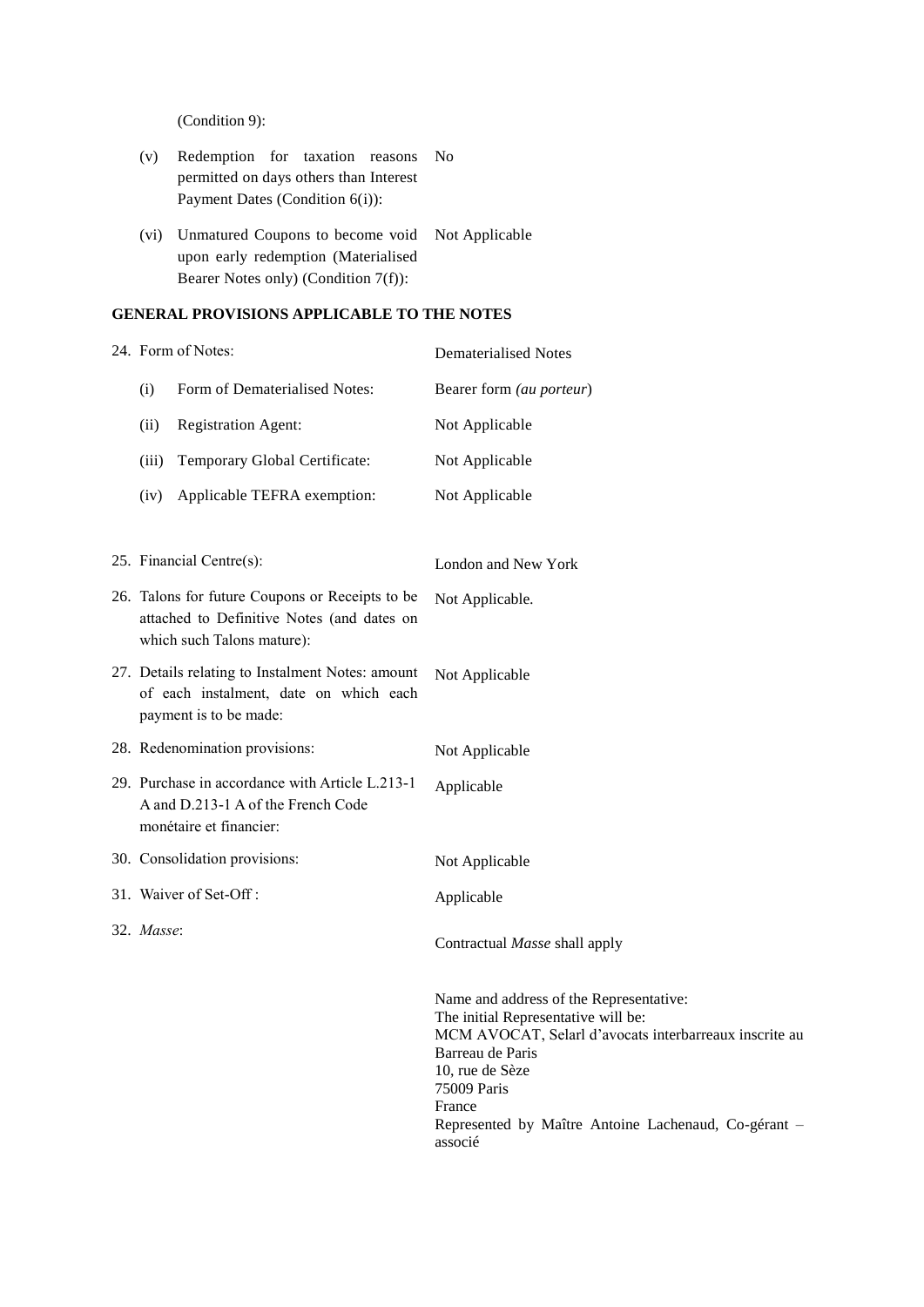Name and address of the alternate Representative: Maître Philippe Maisonneuve Avocat 10, rue de Sèze 75009 Paris France

# **RESPONSIBILITY**

The Issuer accepts responsibility for the information contained in these Final Terms.

Signed on behalf of BPCE

Duly represented by: Jean-Philippe Berthaut, Head of Group Funding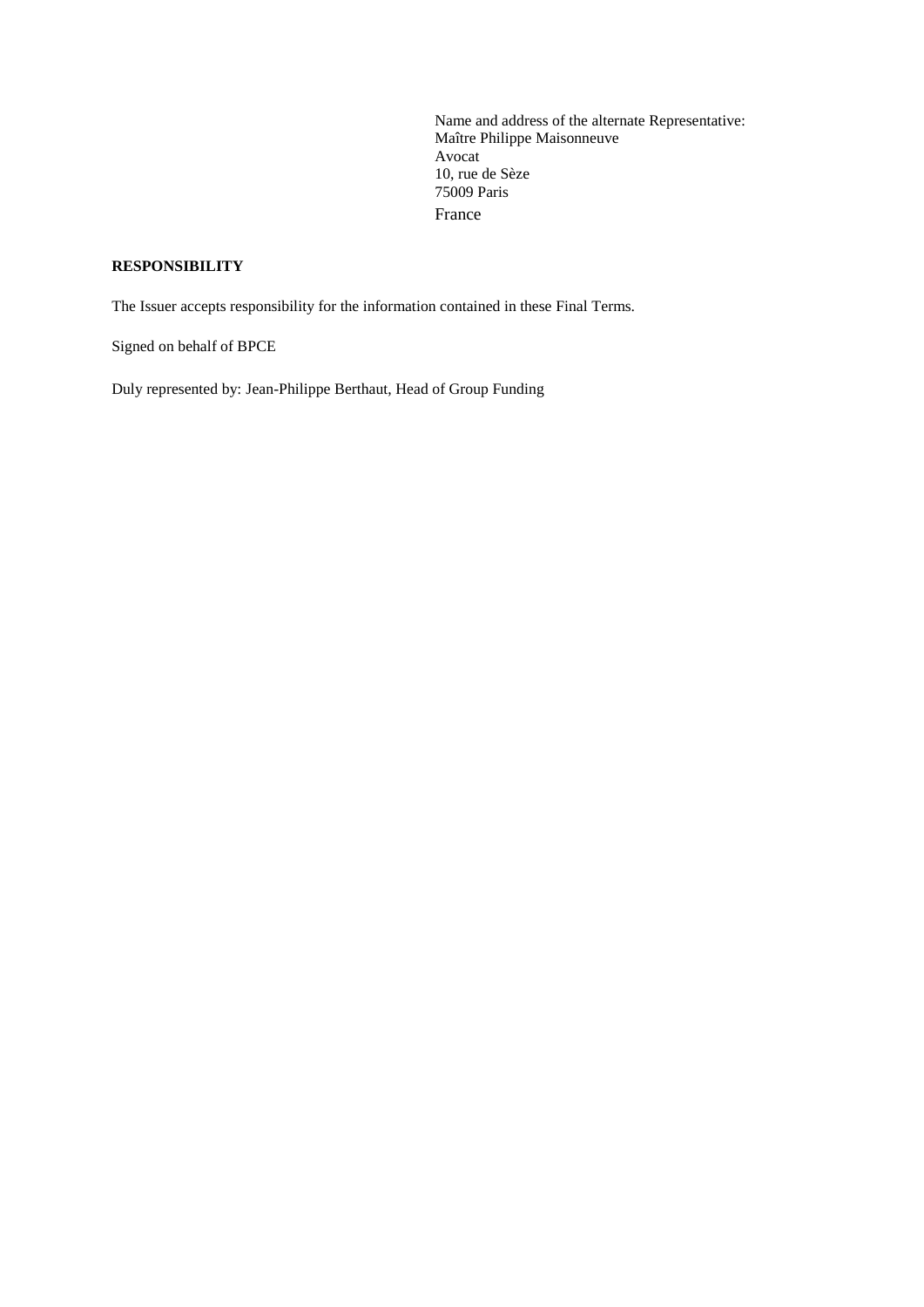### **PART B – OTHER INFORMATION**

#### **1. LISTING AND ADMISSION TO TRADING**

(i) Listing and Admission to trading: Application has been made by the Issuer (or on its behalf) for the Notes to be listed and admitted to trading on Euronext Paris with effect from the Issue Date.

(ii) Estimate of total expenses related to admission to trading: EUR 3,850

#### **2. RATINGS**

Ratings: Not Applicable

#### **4. INTERESTS OF NATURAL AND LEGAL PERSONS INVOLVED IN THE ISSUE**

Save as discussed in "Subscription and Sale", so far as the Issuer is aware, no person involved in the offer of the Notes has an interest material to the offer.

### **5. OPERATIONAL INFORMATION**

| ISIN:                                                                                                                       | FR0013233400             |
|-----------------------------------------------------------------------------------------------------------------------------|--------------------------|
| Common Code:                                                                                                                | 001323340                |
| Depositaries:                                                                                                               |                          |
| (i) Euroclear France to act as Central Yes<br>Depositary:                                                                   |                          |
| (ii) Common Depositary for Euroclear No<br>and Clearstream:                                                                 |                          |
| Any clearing system(s) other than Not Applicable<br>Euroclear and Clearstream and the<br>relevant identification number(s): |                          |
| Delivery:                                                                                                                   | Delivery free of payment |
| Names and addresses of additional<br>Paying Agent(s) (if any):                                                              | Not Applicable           |

#### **6**. **DISTRIBUTION**

| (i) | Method of distribution:        | Non-syndicated |
|-----|--------------------------------|----------------|
|     | (ii) If syndicated:            |                |
|     | (A) Names of Managers:         | Not Applicable |
| (B) | Stabilising Manager(s) if any: | Not Applicable |